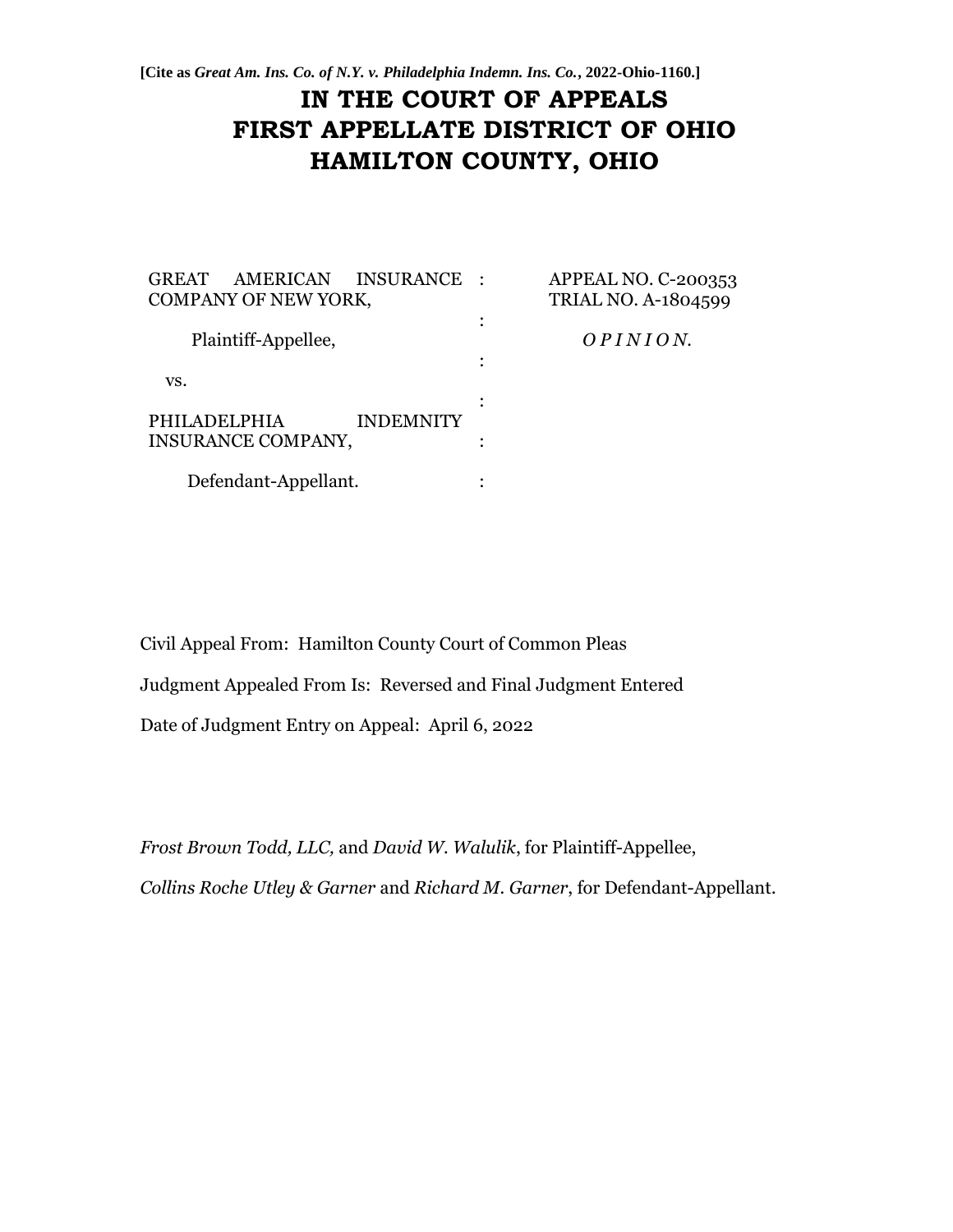#### **CROUSE, Judge.**

**{¶1}** Defendant-appellant Philadelphia Indemnity Insurance Company ("Philadelphia") appeals from the trial court's judgment allowing plaintiff-appellee Great American Insurance Company of New York ("Great American") to assert a claim for equitable contribution and recover partial costs of defending their common insured, Satellite Affordable Housing Association ("SAHA"). Because Great American had primary liability for SAHA's defense costs, we reverse the judgment of the trial court and enter final judgment in favor of Philadelphia.

#### *I. Facts and Procedure*

**{¶2}** Great American was SAHA's primary commercial general-liability insurer from 2013 to 2018. The commercial general-liability ("CGL") policies provided coverage for accidental bodily injury, accidental property damage, and personal and advertising injury, and imposed on Great American a duty to defend SAHA against any lawsuit seeking damages covered under the policies.

**{¶3}** Philadelphia was SAHA's primary employment-practices-liability insurer from 2015 to 2016. The claims-made policy provided coverage for civil-rights violations and obligated Philadelphia, upon tender, to defend SAHA against any lawsuit seeking those damages.

**{¶4}** From 2015 to 2016, 16 residential tenants brought three California lawsuits against SAHA and six others. The tenants alleged that several substantial defects rendered the defendants' premises unfit for human occupancy. As relevant to this appeal, the plaintiffs sought damages for bodily injury and civil-rights violations. SAHA forwarded the complaints to Great American, seeking indemnity and defense. Great American agreed and retained counsel to represent SAHA. SAHA subsequently notified Philadelphia of the California lawsuits. Philadelphia issued a reservation of

2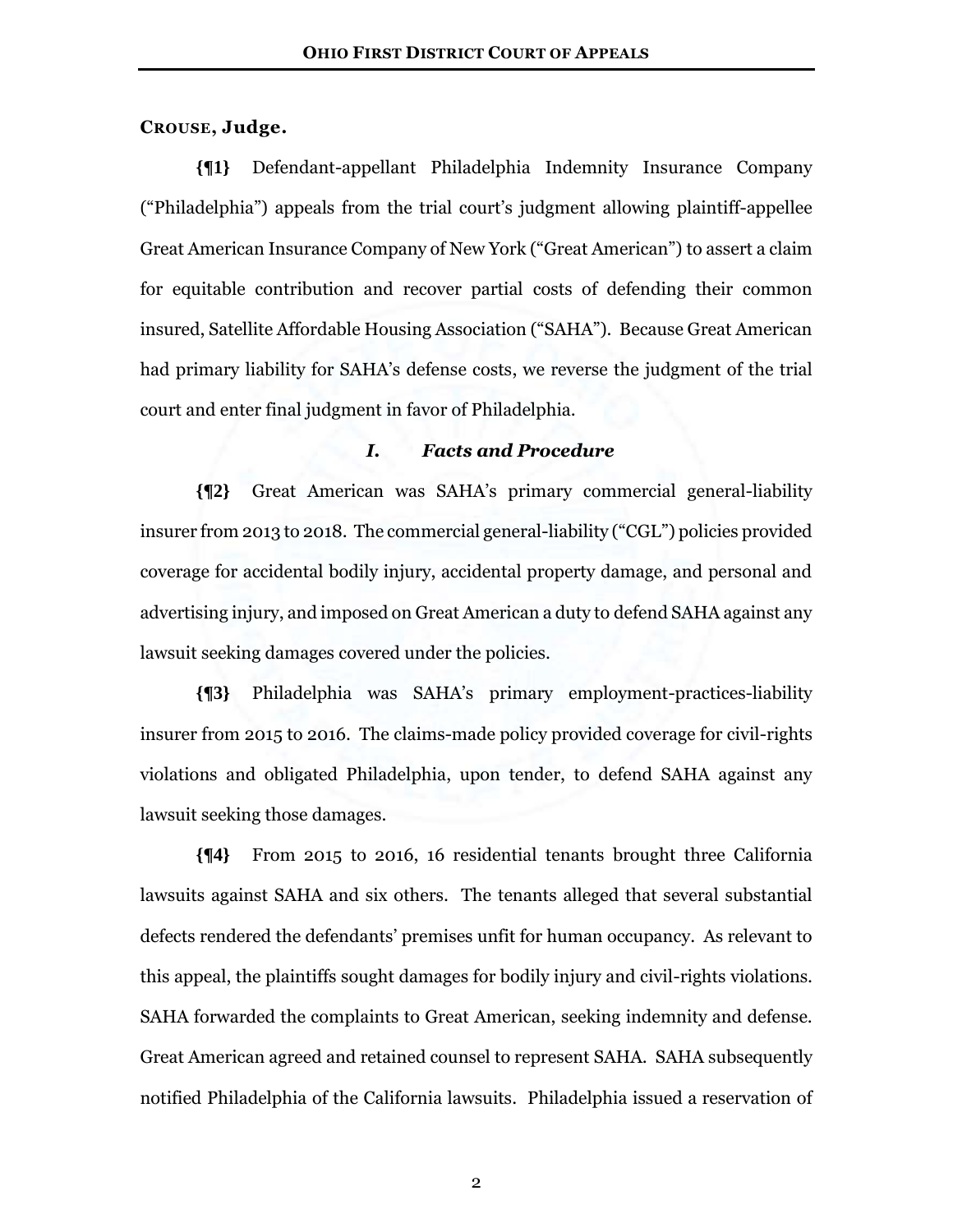rights, agreeing to participate in the defense to the extent it was required to do so under its policy. By July 10, 2018, all of the California plaintiffs had settled. Great American incurred a total of \$367,487.90 in defense costs.

**{¶5}** On August 22, 2018, Great American filed the underlying complaint to obtain contribution from Philadelphia.<sup>1</sup> The parties submitted the case for a decision by the trial court. The court subsequently entered judgment in favor of Great American for Philadelphia's proportionate share of \$153,855.32 in defense costs. Philadelphia appealed, raising two assignments of error for our review.

#### *II. Law and Analysis*

**{¶6}** In its first assignment of error, Philadelphia argues that Great American cannot seek contribution for costs incurred defending SAHA. The key issue presented is whether Great American and Philadelphia provided the same level of coverage for defense costs to SAHA. Philadelphia asserts that Great American's policy provided primary defense costs coverage, which obligated it to defend the California lawsuits, while Philadelphia's policy provided secondary coverage, which limited its obligation to defense costs in excess of Great American's coverage. On the other hand, Great American contends that the policies were coprimary insurance policies and provided equal defense cost coverage with respect to the relevant lawsuits.

## 1. Choice of Law

**{¶7}** As a preliminary matter, Philadelphia argues that California law, rather than Ohio law, governs Great American's contribution claim.

**{¶8}** We review de novo a trial court's choice-of-law determination. *Griffith v. MacAllister Rental, LLC*, 1st Dist. Hamilton No. C-200311, 2021-Ohio-1800.

<sup>1</sup> Great American also sought contribution from First Mercury Insurance Company ("First Mercury"). However, First Mercury settled and is no longer a party to this action.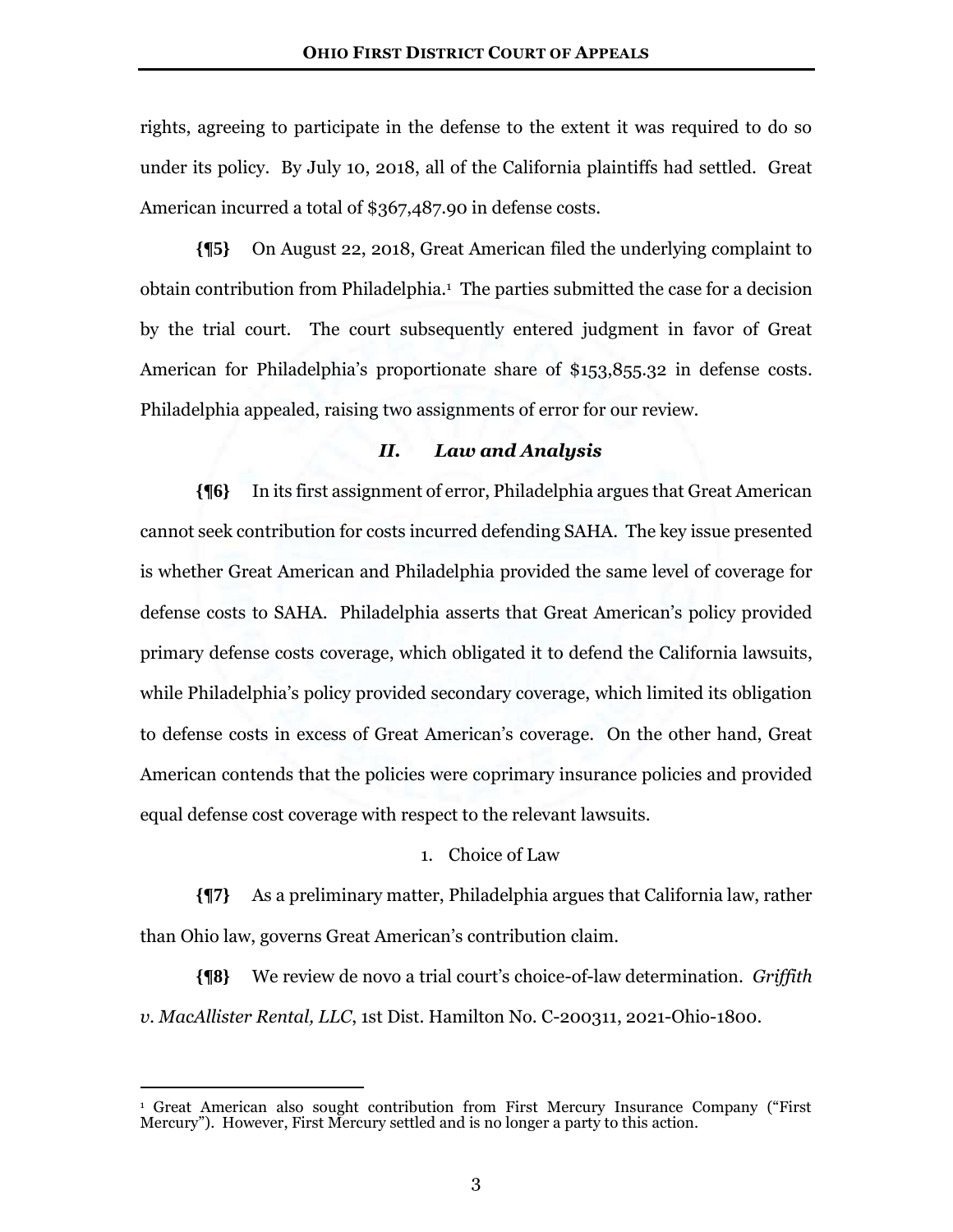**{¶9}** Before engaging in a choice-of-law analysis, a court must determine whether there exists an actual conflict between Ohio law and the law of another state. *ISCO Industries, Inc. v. Great Am. Ins. Co.*, 2019-Ohio-4852, 148 N.E.3d 1279, ¶ 14 (1st Dist.). If the competing states would use the same rule of law or would otherwise reach the same result, it is unnecessary to make a choice-of-law determination because there is no conflict of law. *Id.* The party seeking to apply non-Ohio law bears the burden of showing a genuine conflict between Ohio law and the law of the foreign jurisdiction. *Id.* Where the party seeking application of non-Ohio law fails to demonstrate such a conflict, Ohio law governs. *Id.*

**{¶10}** Philadelphia contends that Ohio law and California law differ as to whether an "other insurance" clause can bar a coinsurer's right to contribution. However, Philadelphia has failed to show that the competing states would reach different results. In fact, Philadelphia contends that it is not obligated to pay defense costs under either Ohio or California law. Thus, Philadelphia has not shown that a conflict of laws exists, and we will apply Ohio law to Great American's contribution claim.

## 2. Contribution

**{¶11}** "Contribution is an insurer's right to recover amounts paid in excess of its fair share of an obligation shared by others." *Resco Holdings, LLC v. AIU Ins. Co*., 2018-Ohio-2844, 112 N.E.3d 503, ¶ 11 (8th Dist.), citing *Travelers Indem. Co. v. Trowbridge*, 41 Ohio St.2d 11, 321 N.E.2d 787 (1975), paragraph two of the syllabus, *overruled on other grounds*, *Motorists Mut. Ins. Co. v. Huron Rd. Hosp*., 73 Ohio St.3d 391, 653 N.E.2d 235 (1995). Contribution is an equitable doctrine that focuses on whether one party "has discharged a debt or obligation which others were equally bound with him to discharge, and thus removed a common burden, [and] the others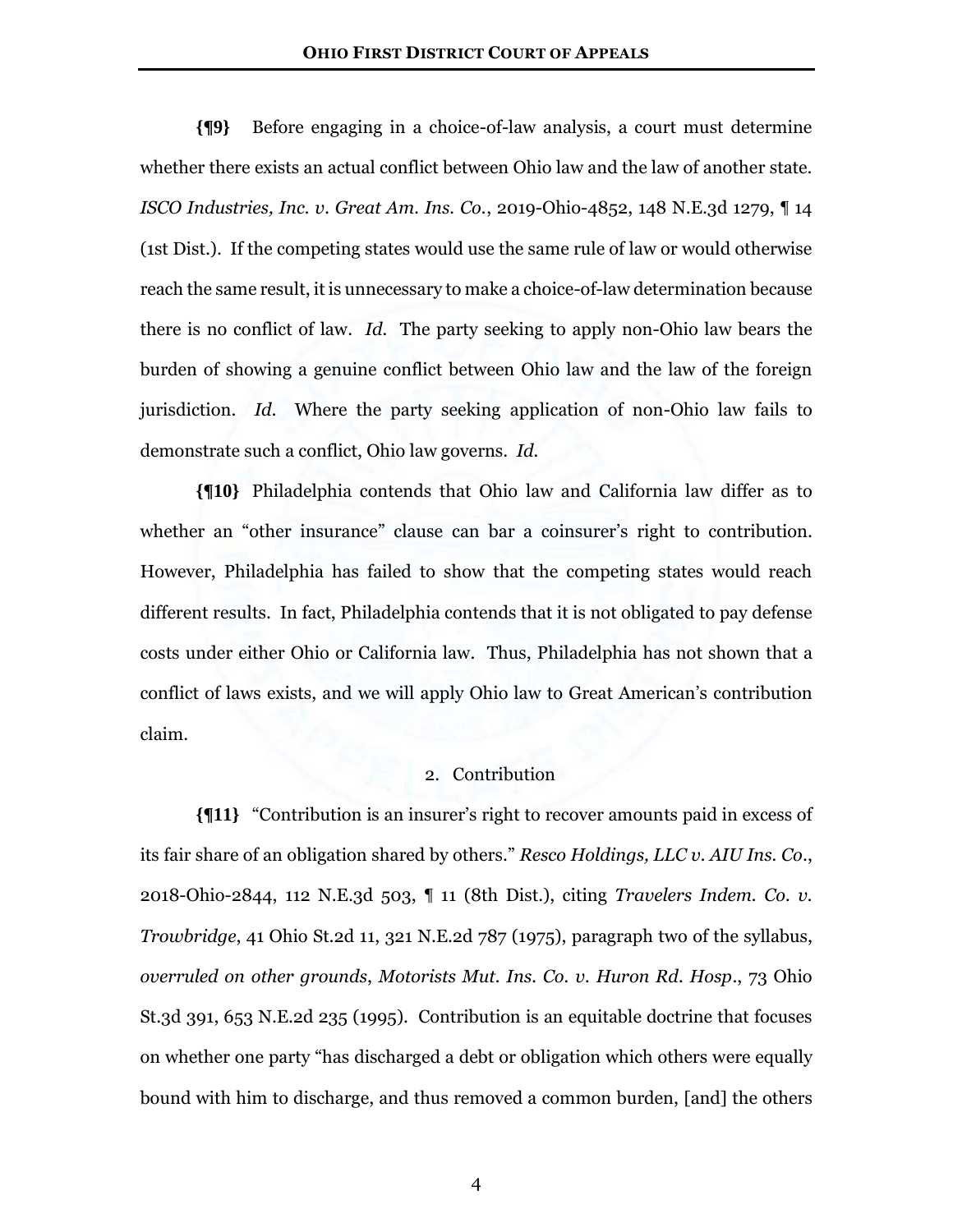who have received a benefit ought in good conscience to refund to him a ratable proportion." *Pennsylvania Gen. Ins. Co. v. Park-Ohio Indus., Inc.,* 179 Ohio App.3d 385, 2008-Ohio-5991, 902 N.E.2d 53, ¶ 21, citing *Baltimore & Ohio R.R. Co. v. Walker*, 45 Ohio St. 577, 588, 16 N.E. 475 (1888).

**{¶12}** Thus, in order to decide this case, we must decide whether Great American and Philadelphia were equally bound to defend SAHA in the California lawsuits.

## 3. Duty to Defend

**{¶13}** Under Ohio law, "[a]n insurer has an absolute duty to defend an action when the complaint contains an allegation in any one of its claims that could arguably be covered by the insurance policy." *City of Sharonville v. Am. Emp. Ins. Co*., 109 Ohio St.3d 186, 2006-Ohio-2180, 846 N.E.2d 833, ¶ 13. "An insurer's duty to defend is broader than and distinct from its duty to indemnify." *Id*. "Once a liability insurer must defend one claim within a complaint, it must defend the insured on all the other claims within the complaint, even if they bear no relation to the insurance-policy coverage." *Id*., citing *Preferred Mut. Ins. Co. v. Thompson*, 23 Ohio St.3d 78, 80, 491 N.E.2d 688 (1986). "These principles apply equally to situations where the allegations set forth in the complaint could arguably be covered by two insurers." *Maxum Indem. Co. v. Selective Ins. Co. of South Carolina*, 2012-Ohio-2115, 971 N.E.2d 372, ¶ 16 (9th Dist.), citing *Ins. Co. of N. Am. v. Travelers Ins. Co*., 118 Ohio App.3d 302, 314, 692 N.E.2d 1028 (8th Dist.1997).

**{¶14}** In this case, Great American and Philadelphia are coprimary insurers with regard to indemnity because the policies covered different claims. Great American was SAHA's primary commercial general-liability insurer and Philadelphia was SAHA's primary employment-practices-liability insurer.

5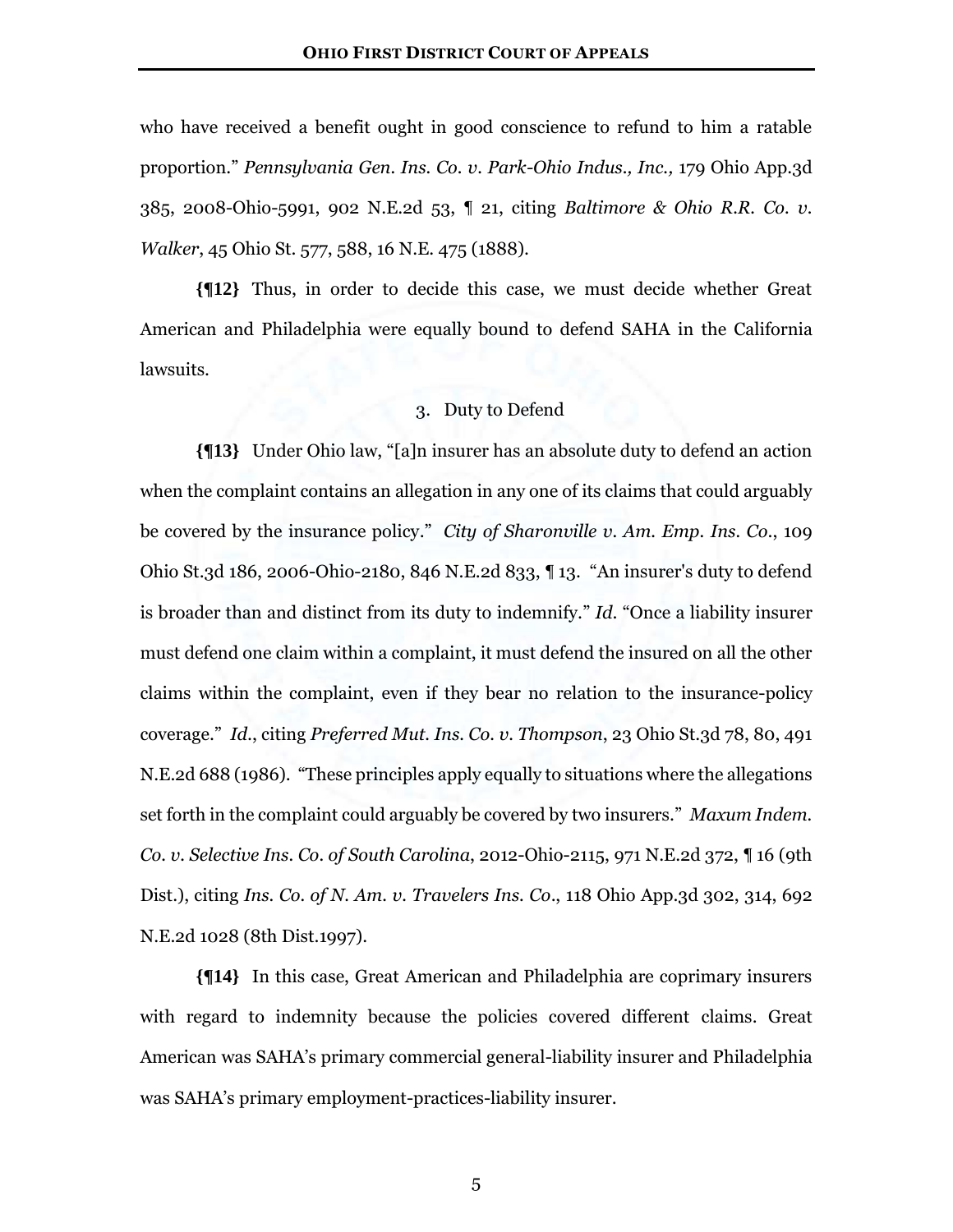**{¶15}** Great American's policy details a broad duty to defend. Great American's policy provides: "We will pay those sums that the Insured becomes legally obligated to pay as damages because of 'bodily injury' \* \* \* to which this insurance applies. We will have the right and duty to defend the Insured against any 'suit' seeking those damages." Great American's policy continues: "This insurance is primary except when paragraph b. below applies. If this insurance is primary, our obligations are not affected unless any of the other insurance is also primary." It is undisputed that "paragraph b." does not apply in this case.

**{¶16}** In pertinent part, Philadelphia's policy defines "Defense Costs" as: Any reasonable and necessary legal fees and expenses incurred in the defense of a Claim, whether by the Insured with the Underwriter's consent or directly by the Underwriter, in the investigation, adjustment, defense and appeal of a Claim, except that defense costs shall not include:

a. Any amounts incurred in defense of any Claim for which any other insurer has a duty to defend, regardless of whether or not such other insurer undertakes such a duty[.]

**{¶17}** Under the Philadelphia policy, a "claim" is defined as "[a]ny civil proceeding \* \* \* against an Insured for a Wrongful Act."

**{¶18}** Unlike the Great American policy, Philadelphia's policy does not require Philadelphia to control the defense. Rather, the insured has the option of tendering the defense to Philadelphia, or electing counsel of its choice and having Philadelphia "advance Defense Costs prior to the final disposition of a Claim."2 There are specific

<sup>2</sup> Philadelphia contends that it had no duty to defend because SAHA never "tendered" the defense to Philadelphia and because SAHA never incurred any defense costs for Philadelphia to reimburse due to the fact that Great American retained defense counsel and paid for the defense costs. We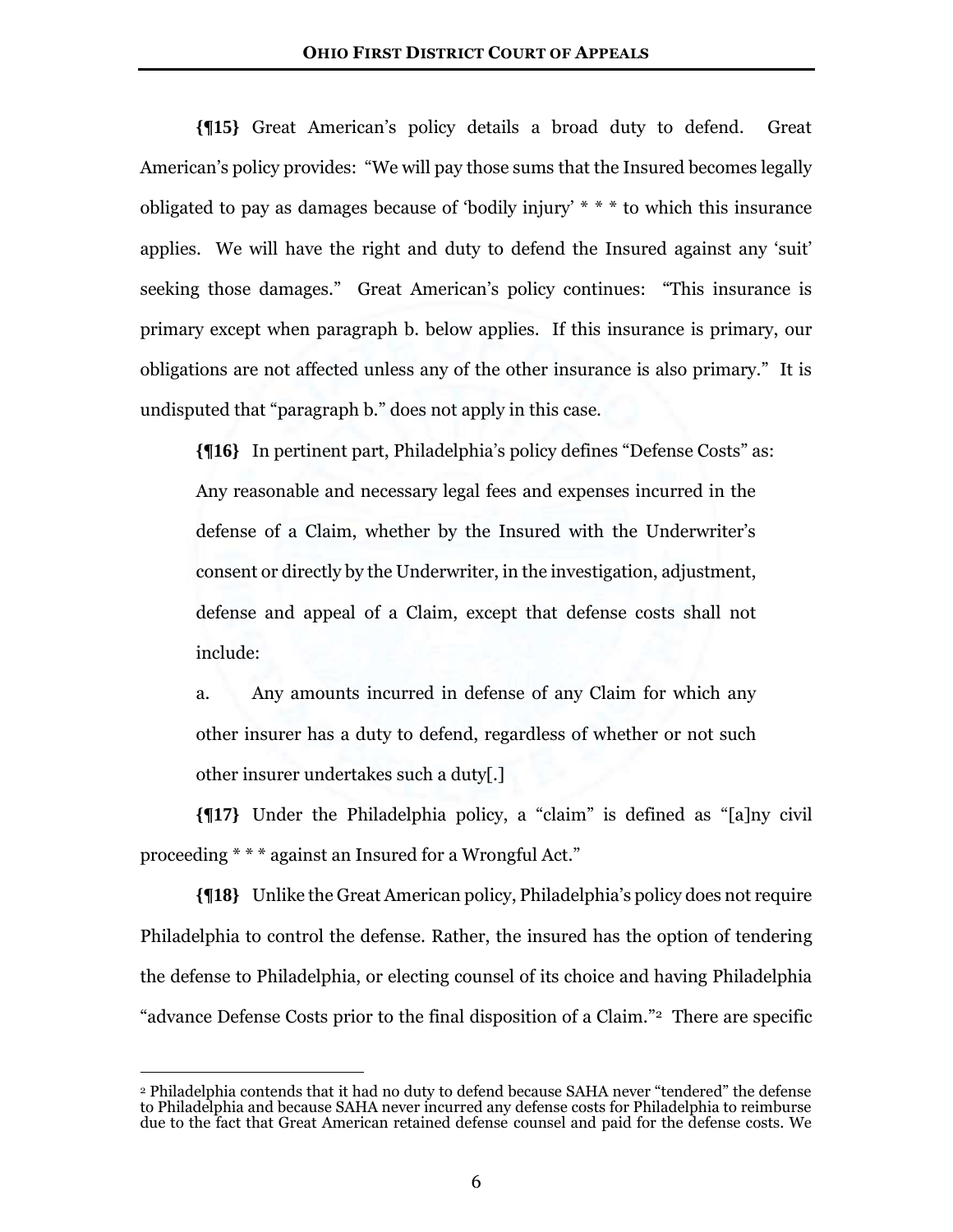requirements that come with each option and Philadelphia's duty to defend is also limited by several provisions in the contract.<sup>3</sup>

**{¶19}** Great American argues that because it and Philadelphia are coprimary insurers, both had a duty to defend SAHA. However, Philadelphia contends that language in its policy limits its duty to defend in situations where another insurer, like Great American, has a duty to defend.

**{¶20}** Thus, in order to decide if Philadelphia had a coequal duty to defend SAHA, we must examine the language of Philadelphia's policy. Insurance policies are interpreted by the same rules of construction applicable to other contracts, and words in the policy must be given their plain and customary meaning. *Walker on behalf of Estate of Walker v. Albers Ins. Agency*, 2019-Ohio-1316, 134 N.E.3d 896, ¶ 20 (1st Dist.), citing *World Harvest Church v. Grange Mut. Cas. Co.*, 148 Ohio St.3d 11, 2016- Ohio-2913, 68 N.E.3d 738, ¶ 28.

#### 4. "Other Insurance" Clause

**{¶21}** In addition to the "Defense Costs" definition, the Philadelphia policy also has an "Other Insurance" clause which provides:

Insurance provided under this Policy shall apply only as excess over any other valid and collectible insurance, unless such other insurance is specifically written as excess. **This Policy shall be excess over any other policy under which another insurer has a duty to defend** 

need not decide these questions because we find other language in Philadelphia's policy dispositive of whether it had a duty to defend SAHA.

<sup>3</sup> Philadelphia's policy also imposed a self-insured retention ("SIR") in the amount of \$50,000. Philadelphia's policy provided: "The Underwriter shall only be liable for that portion of Loss arising from each Claim  $* * *$  which is in excess of the respective Retention[.]  $* * *$  Such Retention shall be borne by the Insured, uninsured and at their own risk[.]"An SIR is the amount that an insured must pay in its own defense before an insurer becomes obligated to pay. This meant SAHA was responsible for \$50,000 in defense costs before Philadelphia was obligated to pay. It is undisputed that SAHA paid the \$50,000 SIR.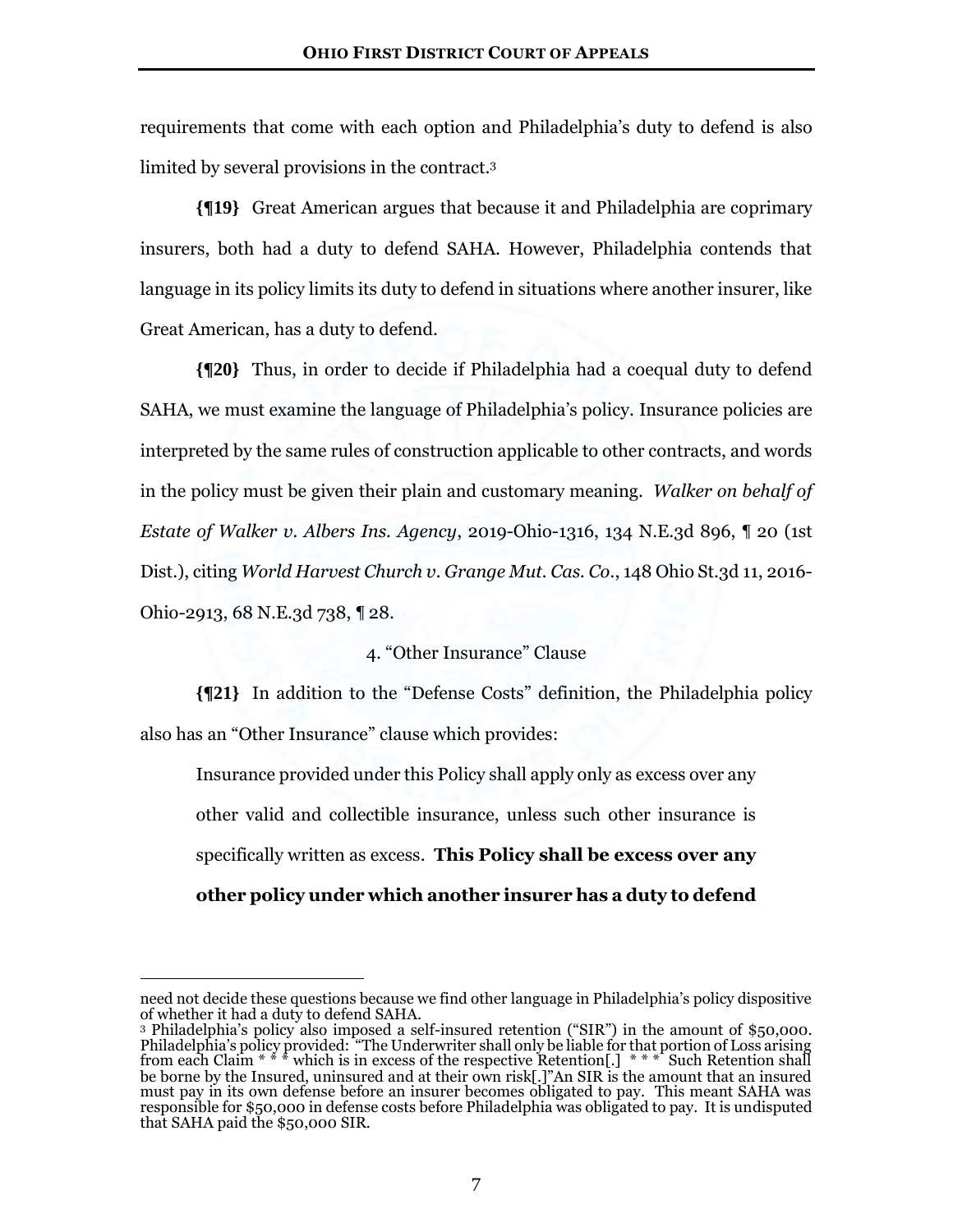## **a Claim for which this Policy may be obligated to pay a Claim as a result of Loss.**

(Emphasis added.)

**{¶22}** In situations in which two insurance policies cover the same risk, courts look to the provisions of their "other insurance" clauses in order to determine which policy applies. "An 'other insurance' clause can limit liability when other insurance is available to cover the loss." *State Auto. Mut. Ins. Co. v. Progressive Cas. Ins. Co.*, 180 Ohio App.3d 139, 2008-Ohio-6835, 904 N.E.2d 607, ¶ 9 (1st Dist.). When one policy has an "other insurance" clause and the other does not, the clause is given full force and effect. *Amerisure Ins. Co. v. Mut. Fire, Marine & Inland Ins. Co.*, 8th Dist. Cuyahoga No. 58433, 1991 Ohio App. LEXIS 2121, \*3 (May 9, 1991).

**{¶23}** Ohio law recognizes three principal types of other-insurance clauses, one of which is an "excess insurance" clause. "Excess" clauses are "those providing that in the event of other insurance, the insurer is liable only if the loss is in excess of the limits of the other policy[.]" *Meridian Mut. Ins. Co. v. Auto-Owners Ins. Co.*, 2d Dist. Montgomery No. 8662, 1984 Ohio App. LEXIS 10524, \*4 (July 17, 1984). "An excess insurer's coverage obligation typically begins once a certain level of loss or liability is reached, which is referred to as the 'attachment point' of the excess policy." *William Powell Co. v. OneBeacon Ins. Co.*, 2020-Ohio-5325, 162 N.E.3d 927, ¶ 5 (1st Dist.), citing *Montrose Chem. Corp. v. Superior Court of Los Angeles Cty.*, 9 Cal.5th 215, 260 Cal.Rptr.3d 822, 460 P.3d 1201 (2020).

**{¶24}** In this case, Great American and Philadelphia insured different risks and both arguably had duties to defend all other claims within the complaint, even if they bore no relation to the insurance policy coverage. However, Philadelphia argues that the "Other Insurance" clause in its policy is an "excess clause" and makes its policy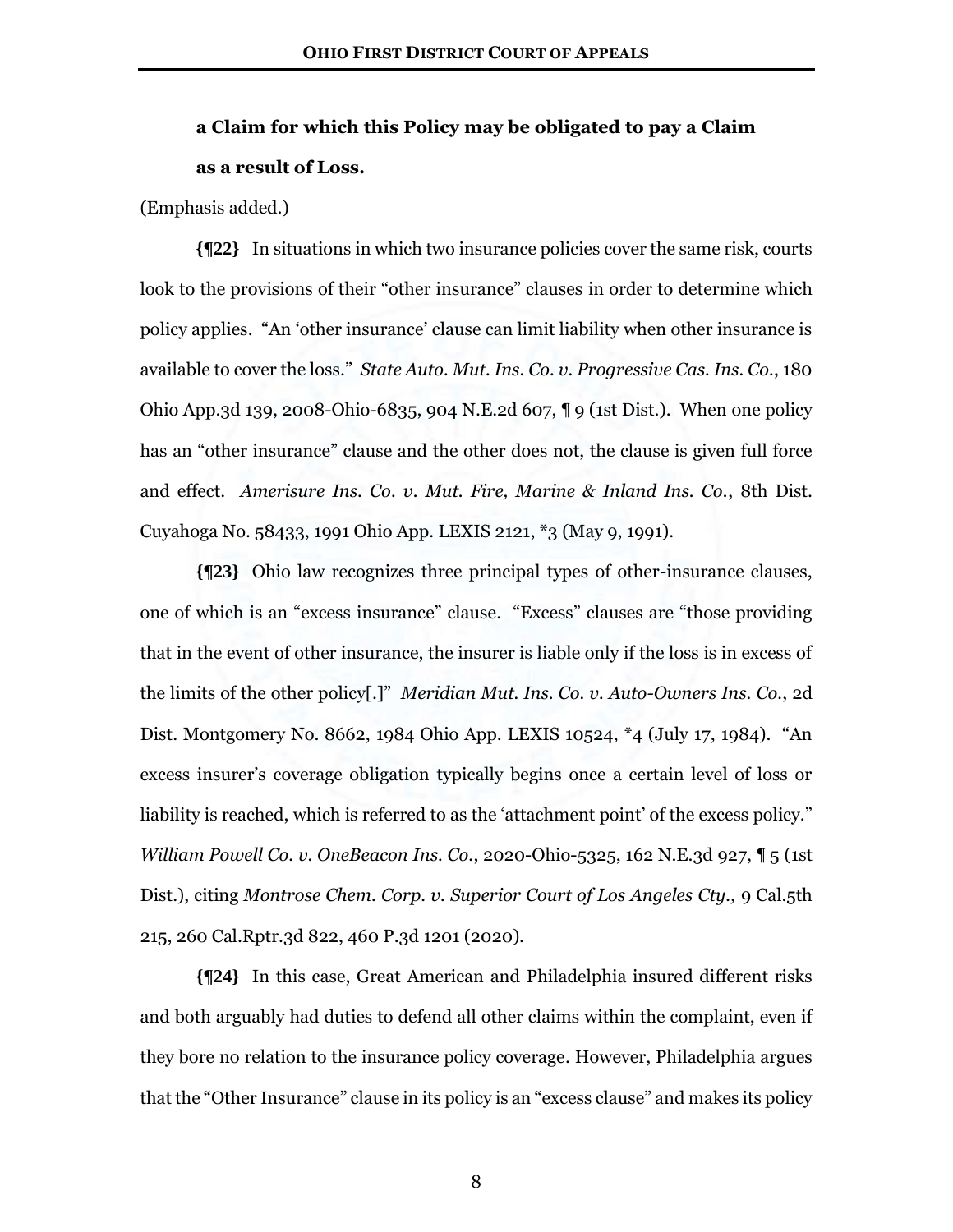"excess" with regard to its duty to defend. Because Philadelphia's policy has an "Other Insurance" clause and Great American's does not, Philadelphia contends that its "Other Insurance" clause must be given full force and effect.

**{¶25}** Great American argues that this "Other Insurance" clause does not apply to it because it and Philadelphia insure different losses: Great American's policy extends to bodily-injury claims but does not cover civil-rights claims, while Philadelphia's policy extends to civil-rights claims but excludes bodily-injury claims. Great American contends that the "Other Insurance" clause in Philadelphia's policy means that bodily-injury claims are not a "[c]laim for which this Policy may be obligated to pay a claim as a result of loss," and therefore the clause does not apply. We believe that Great American misinterprets the meaning of that clause.

**{¶26}** As stated above, the "Other Insurance" clause in Philadelphia's policy specifically refers to when Philadelphia's policy regarding its duty to defend is "excess." The clause states that even if Philadelphia ultimately has a duty to "pay a claim as a result of loss," the "[p]olicy shall be excess over any other policy under which another insurer has a duty to defend a claim." The meaning of this clause is that if another insurance company has a duty to defend even the claims that Philadelphia may be obligated to indemnify, then the Philadelphia policy is excess with regard to the duty to defend. Thus, Philadelphia's "Other Insurance" clause is referring to Great American.

**{¶27}** In addition, the "Defense Costs" definition in Philadelphia's policy states that defense costs shall not include: "Any amounts incurred in defense of any Claim for which any other insurer has a duty to defend, regardless of whether or not such other insurer undertakes such duty[.]" This language clearly refers to Great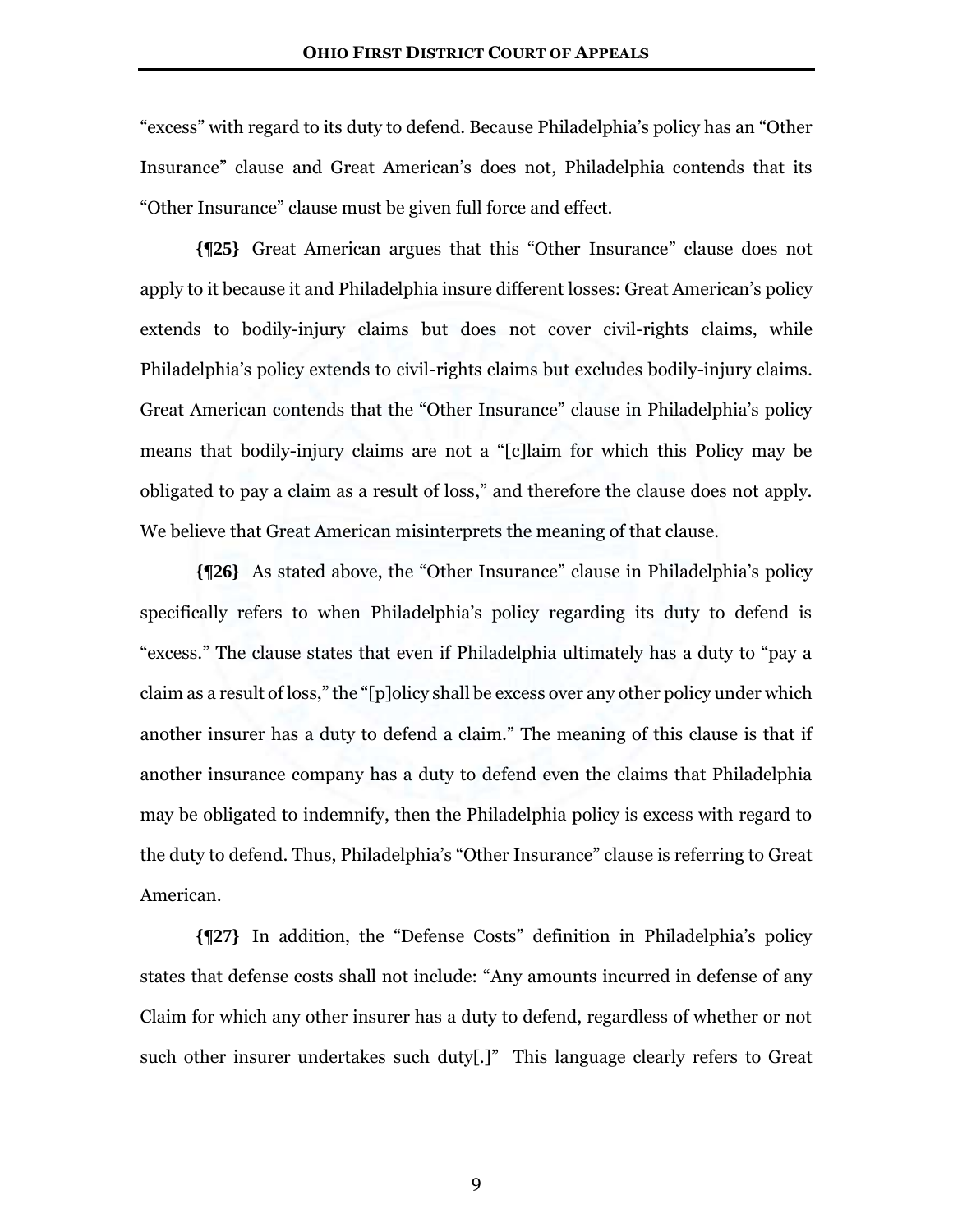American because Great American had a duty to defend all claims in the California lawsuits, even those covered by Philadelphia's policy.

**{¶28}** Both the "Defense Costs" definition and the "Other Insurance" provision in Philadelphia's contract lead us to conclude that because Great American is another insurer that had a duty to defend all claims against SAHA in the California lawsuits, Philadelphia's duty to defend was excess over Great American's duty to defend. Because the parties agree that all defense costs were incurred prior to the exhaustion of Great American's defense policy limits, we find that Philadelphia's duty to defend never attached. To hold otherwise would deprive Philadelphia of its right to a reasonable expectation to rely on the terms of its own contract with its insured. *See, e.g*., *Meridian,* 2d Dist. Montgomery No. 8662, 1984 Ohio App. LEXIS 10524, at \*12 ("In resolving conflicts among 'other insurance' clauses our duty is to 'honor the expectation of policyholders that they receive protection and still give at least partial effect to the insurer's intent to escape primary liability.' " *Id.,* quoting *Buckeye Union Ins. Co. v. State Auto Mut. Ins.* Co., 49 Ohio St.2d 213, 217, 361 N.E.2d 1052 (1977)); *Aetna Cas. & Sur. Co. v. Borden, Inc*., 11th Dist. Lake No. 88-L-13-163, 1989 Ohio App. LEXIS 3550, \*10-11 (Sep. 15, 1989)("When an insurance company provides an insured with a policy, which it has drafted, containing terms with which it intends to bind the insured, the insurance company must expect to be held to the obligations which it, through its own drafting, has subjected itself.").

**{¶29}** According to the terms of the contract, Philadelphia was not equally bound with Great American to defend SAHA in the California lawsuits. Therefore, the equitable doctrine of contribution does not apply in this case.

**{¶30}** Based on the foregoing, we sustain Philadelphia's first assignment of error and hold that the trial court erred by allowing Great American to seek

10